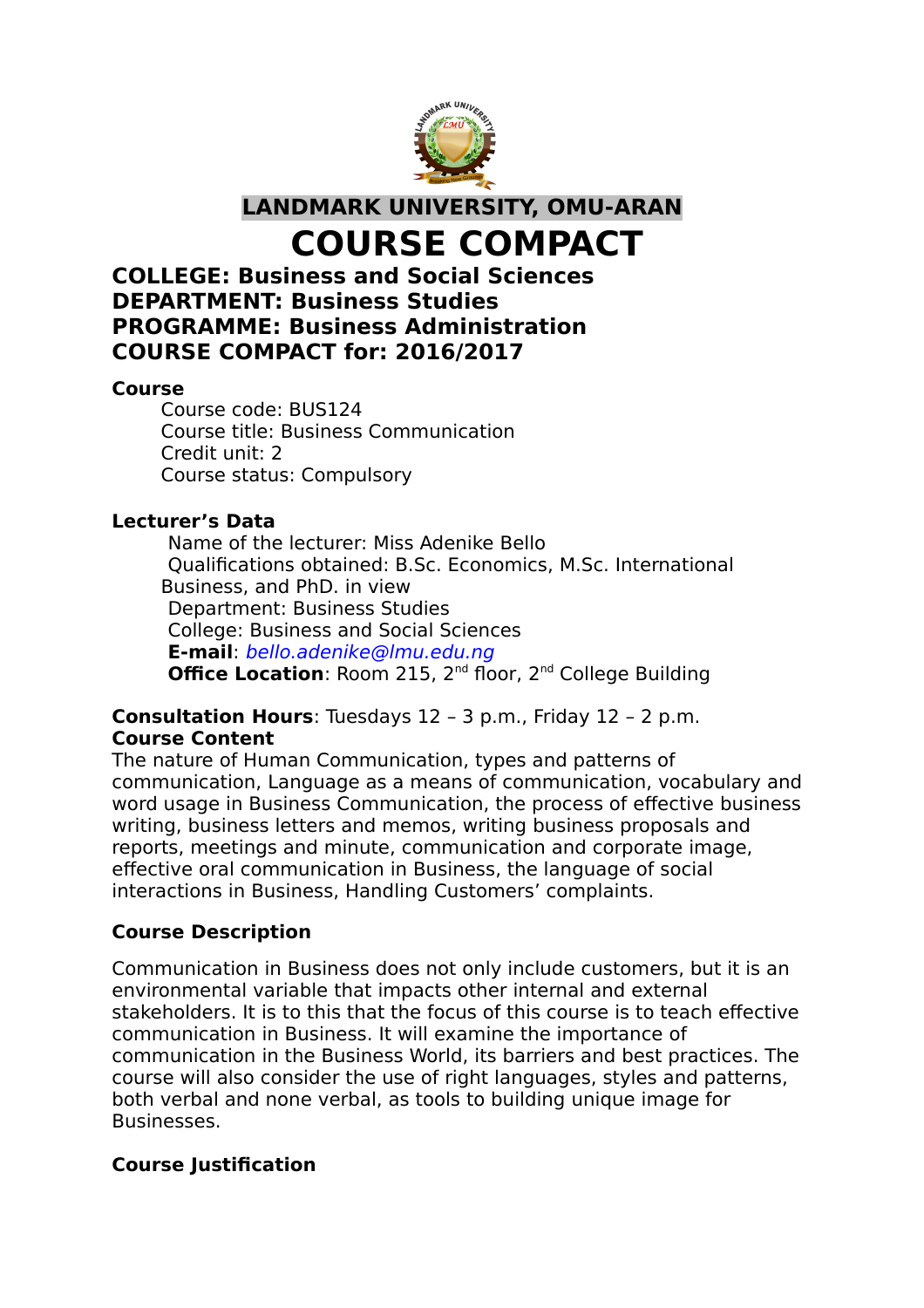The recent trend of Business activities in the  $21<sup>st</sup>$  Century has made it very impossible for organizations lacking effective communication ride the waves of progress. This has made it crucial that business organizations acquire effective communication skills. Such skills will aid in expression of ideas, procedures, events, problems, proposals, requests and report. Effective Business Communication skills will attract the best stakeholders to business and also sustain them. The course will not only help students develop business communication skills but also improve on their own inter-personal skills.

## **Course objectives**

At the end of this course, students should be able to:

- 1. List and describe the nature of communication
- 2. Describe the types and patterns of Communication
- 3. Discuss the principles of communication
- 4. Differentiate between the American and British expressions
- 5. Identify some idioms in Business English
- 6. Discuss Language as a means of Communication
- 7. Describe the process and essentials of Business Writing
- 8. Demonstrate various writings in Business
- 9. Demonstrate good ability to prepare and present information using a writing style

that will increase understanding, retention, and motivation to act;

10. Describe effective oral communication and Languages of Social interaction in Business

## **Course Requirement**

The Course is aimed at improving the both written and oral communication skills of students. For this to be achieved, it is therefore required that students prior knowledge of letter writing. This is because Communication in business includes writing. Also, students will be expected to engage in the practical sessions, both in class and on their own as this will help build effective communication skills.

## **Method of Grading**

| S/N | Grading                  | Score $(\%)$ |
|-----|--------------------------|--------------|
|     | Test                     |              |
|     | Assignments and          |              |
|     | Presentation             | 20           |
|     | <b>Final Examination</b> | ח 7          |
|     | <b>Total</b>             | <b>100</b>   |

## **Course Delivery Strategies**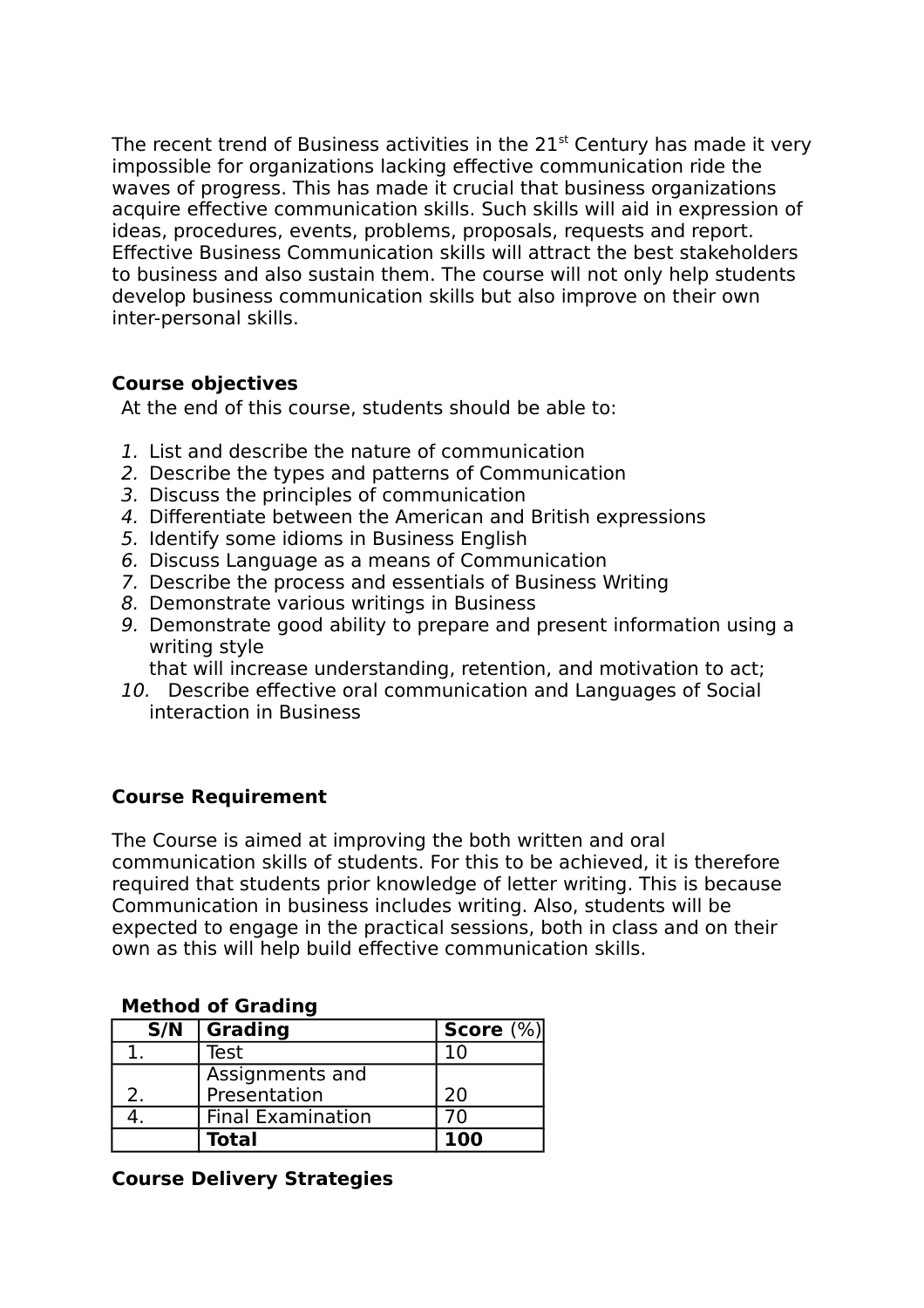To enjoy maximum delivery of this course, students will be encouraged to participate. Therefore, lecture and collaboration method will be adopted. Students will also work on term paper which will be presented in the class. The aim of this is to practise effective communication and demonstrate communication skills within themselves.

# **LECTURE CONTENT**

# **Module 1**

**Week 1:** Nature Communication

**Objectives:** At the end of the lecture, students should be able to:

- Define communication
- Describe the categories of human Communication
- Identify factors that influence effective human communication
- identify the components of communication
- Discuss the theories and models of human communication

## **Description:**

## **First & second hour:**

The first 1.30 minutes of lecture will be focused on the above course objectives.

**30 minutes:** The half an hour will be a tutorial session. This will enable review of study questions.

## **Study Question:**

- 1. What is communication?
- 2. Discuss the characteristics of written and spoken communication

Explain the various models of human communication

## **Reading List**

- 1. Emma Ezenyilimba (2007), Communication in Business and Marketing- Integrated Approach, Giovanni Publishers ISBN 978-075- 469-5
- 2. Charles Ogbologo (2004), Business Communication in Practice, Sam Iroanusi Publications ISBN 978-2493-74-0
- 3. Scot Ober (2007), Fundamentals of Contemporary Business Communication, Houghton Mifflin Company ISBN 978-0-618-64518- 3

Krizan.A.C, Merrier.P, Logan.J, Williams.K (2008), Business Communication, South-

## **Module 1**

**Week 2:** Types and Methods of Communication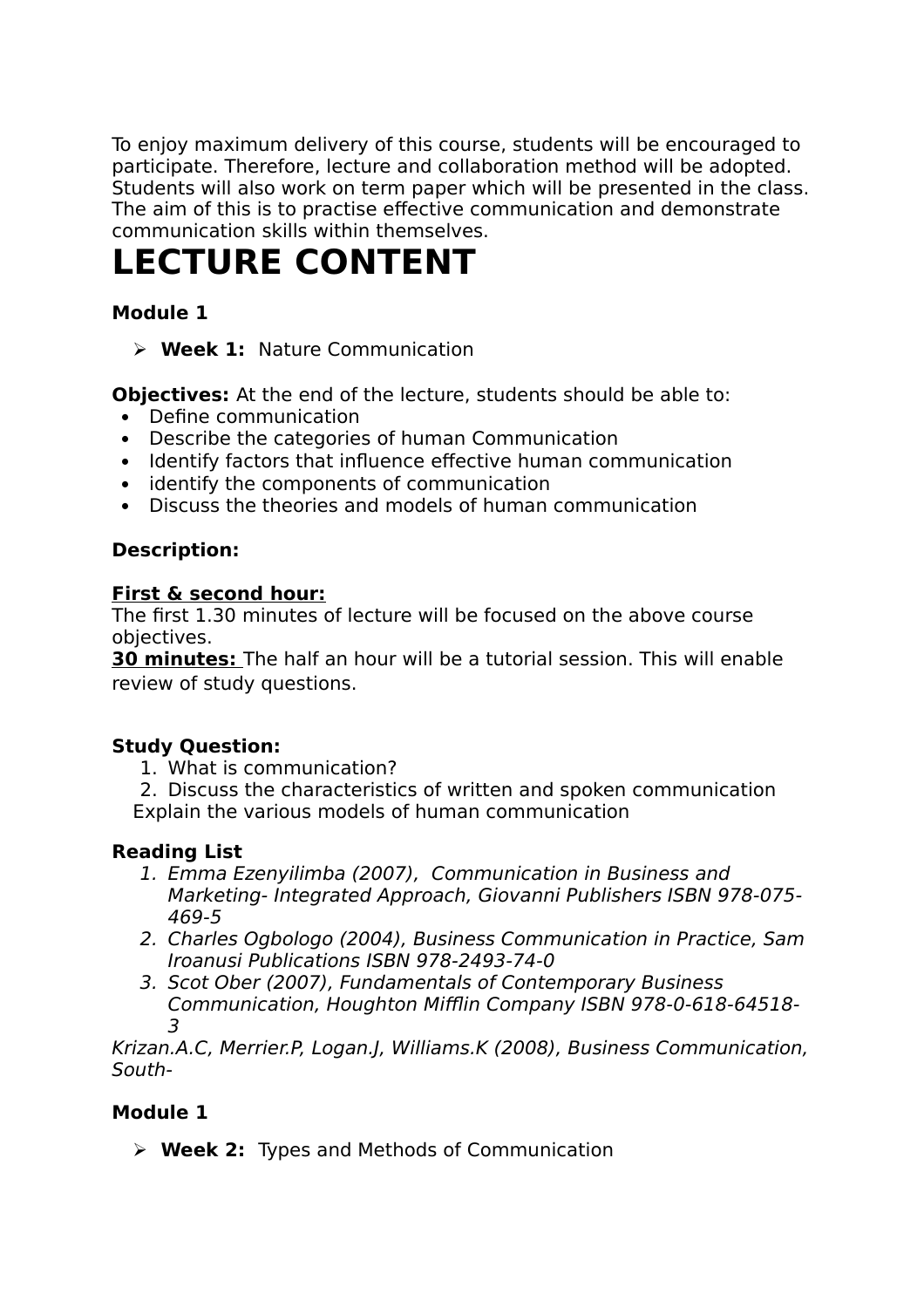**Objectives:** At the end of the lecture, students should be able to:

- Discuss types of communication
- identify the objectives of Communication in Business
- discuss the functions of communication in an organization
- describe the patterns/methods of communication
- identify the various communication channels in an organization

## **Description:**

## **First & second hour:**

The first 1.30 minutes of lecture will be focused on the above course objectives.

**30 minutes:** The half an hour will be a tutorial session. This will enable review of study questions.

## **Study Question:**

- 1. Explain various methods of business communication
- 2. Discuss any two channels of communication in an organisation
- 3. Discuss the various objectives of communication in a business

## **Reading List**

- 1. Emma Ezenyilimba (2007), Communication in Business and Marketing- Integrated Approach, Giovanni Publishers ISBN 978-075- 469-5
- 2. Charles Ogbologo (2004), Business Communication in Practice, Sam Iroanusi Publications ISBN 978-2493-74-0
- 3. Scot Ober (2007), Fundamentals of Contemporary Business Communication, Houghton Mifflin Company ISBN 978-0-618-64518- 3
- 4. Krizan.A.C, Merrier.P, Logan.J, Williams.K (2008), Business Communication, South-Western Cengage Learning ISBN 978-0-324- 37485-8

## **Module 1**

**Week 3:** Communication System

**Objectives:** At the end of the lecture, students should be able to:

- Discuss the process of communication
- identify the barriers in communication
- describe the methods of communication
- Advances and trends in Communication Technology

## **Description:**

## **First & second hour:**

The first 1.30 minutes of lecture will be focused on the above course objectives.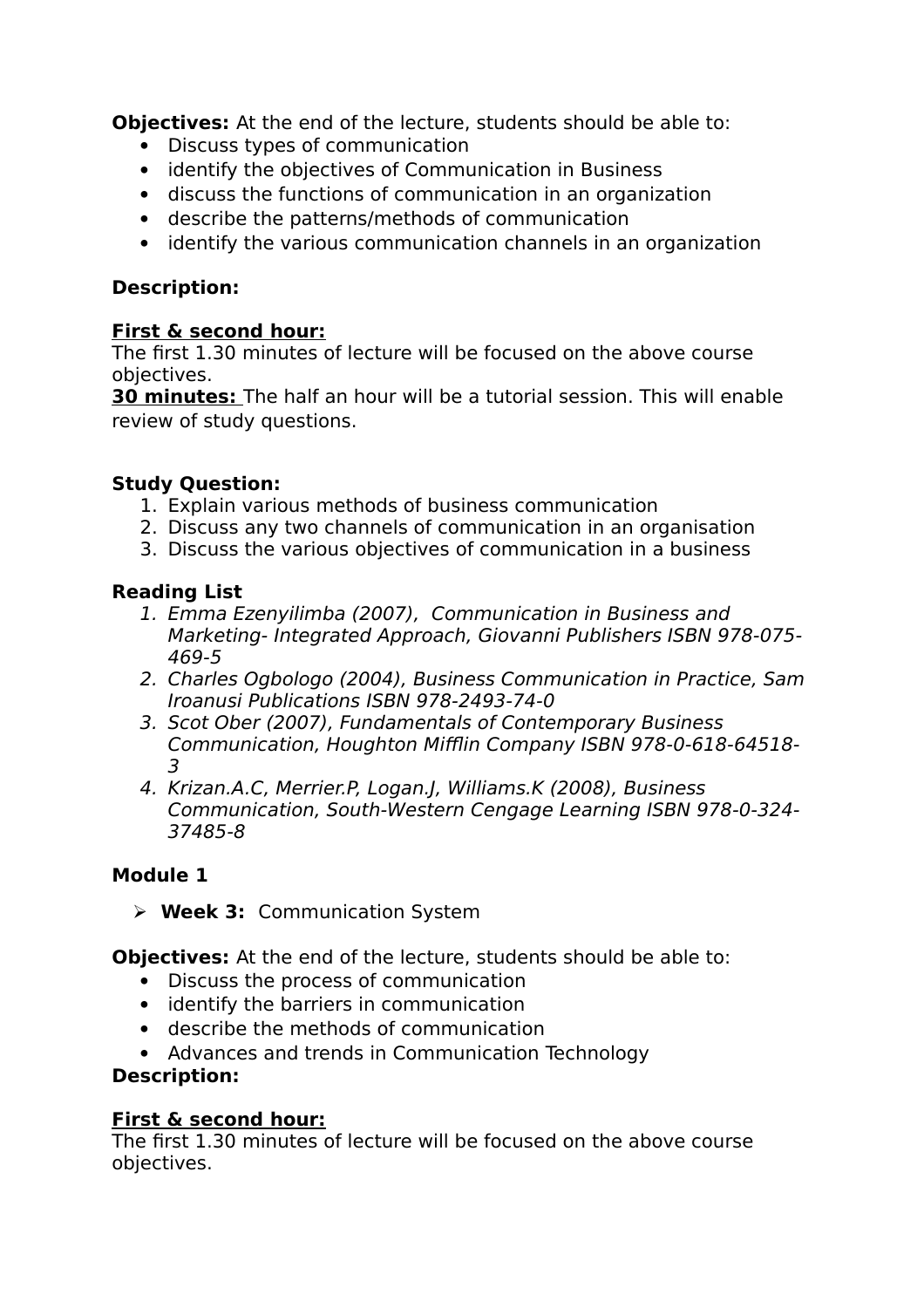**30 minutes:** The half an hour will be a tutorial session. This will enable review of study questions.

# **Study Question:**

- 1. With the aid of a diagram, describe the process of communication
- 2. Describe the various barriers in communication
- 3. Discuss the effect of technology on business communication

## **Reading List**

- 1. Krizan.A.C, Merrier.P, Logan.J, Williams.K (2008), Business Communication, South-Western Cengage Learning ISBN 978-0-324- 37485-8
- 2. Emma Ezenyilimba (2007), Communication in Business and Marketing- Integrated Approach, Giovanni Publishers ISBN 978-075- 469-5
- 3. Charles Ogbologo (2004), Business Communication in Practice, Sam Iroanusi Publications ISBN 978-2493-74-0

# **Module 2**

**Week 4:** Vocabulary and Principle of Business Communication

**Objectives:** At the end of the lecture, students should be able to:

- Understand the KISS (Keep It Short And Simple) principle of Communication
- Identify the tools of effective communication
- Identify notable differences in British and American Expression
- Identify expressions and words to avoid
- Describe some idioms in Business English

# **Description:**

## **First & second hour:**

The first 1.30 minutes of lecture will be focused on the above course objectives.

**30 minutes:** The half an hour will be a tutorial session. This will enable review of study questions.

# **Study Question:**

- 1. Identify 20 commonly confused words
- 2. Discuss the KISS principles of communication
- 3. Using at least ten pairs of words, identify differences between American and British Vocabulary

## **Reading List**

1. Krizan.A.C, Merrier.P, Logan.J, Williams.K (2008), Business Communication, South-Western Cengage Learning ISBN 978-0-324- 37485-8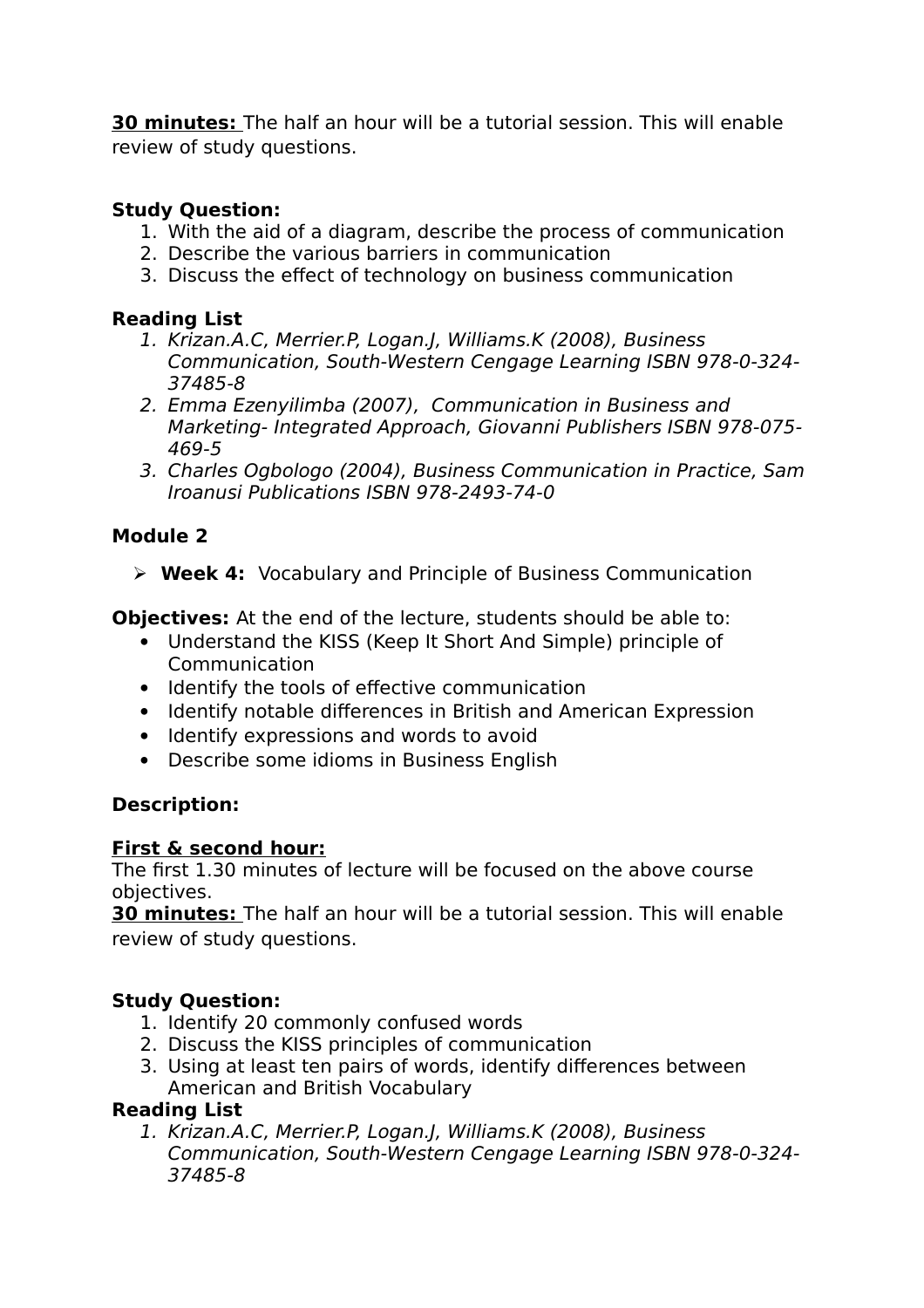2. Charles Ogbologo (2004), Business Communication in Practice, Sam Iroanusi Publications ISBN 978-2493-74-0

## **Module 3**

**Week 5:** Becoming an Effective Communicator

**Objectives:** At the end of the lecture, students should be able to:

- Discuss the use of language as a means of communication
- Identify the role of language in communication
- Identify the various skills of an effective communicator (speaking and listening habits)

## **Description:**

## **First & second hour:**

The first 1.30 minutes of lecture will be focused on the above course objectives.

**30 minutes:** The half an hour will be a tutorial session. This will enable review of study questions.

## **Study Question:**

- **1.** Discuss the various skills required to be an effective communicator
- **2.** Discuss some characteristics of human language
- **3.** What roles does language perform in communication

## **Reading List**

- 1. Charles Ogbologo (2004), Business Communication in Practice, Sam Iroanusi Publications ISBN 978-2493-74-0
- 2. Emma Ezenyilimba (2007), Communication in Business and Marketing- Integrated Approach, Giovanni Publishers ISBN 978-075- 469-5

# **Module 3**

**Week 6:** Class Presentation

**Objectives:** At the end of the lecture, students should be able to: To apply and display the various nature and skills of communication learnt in previous classes

# **Description:**

## **First & second hour:**

The presentation will run all through the 2 hours

## **Study Question:**

With the use of Topics studied between week 1-5, display communication, its methods, barriers, and use of language. Also, submit the points applied in written format.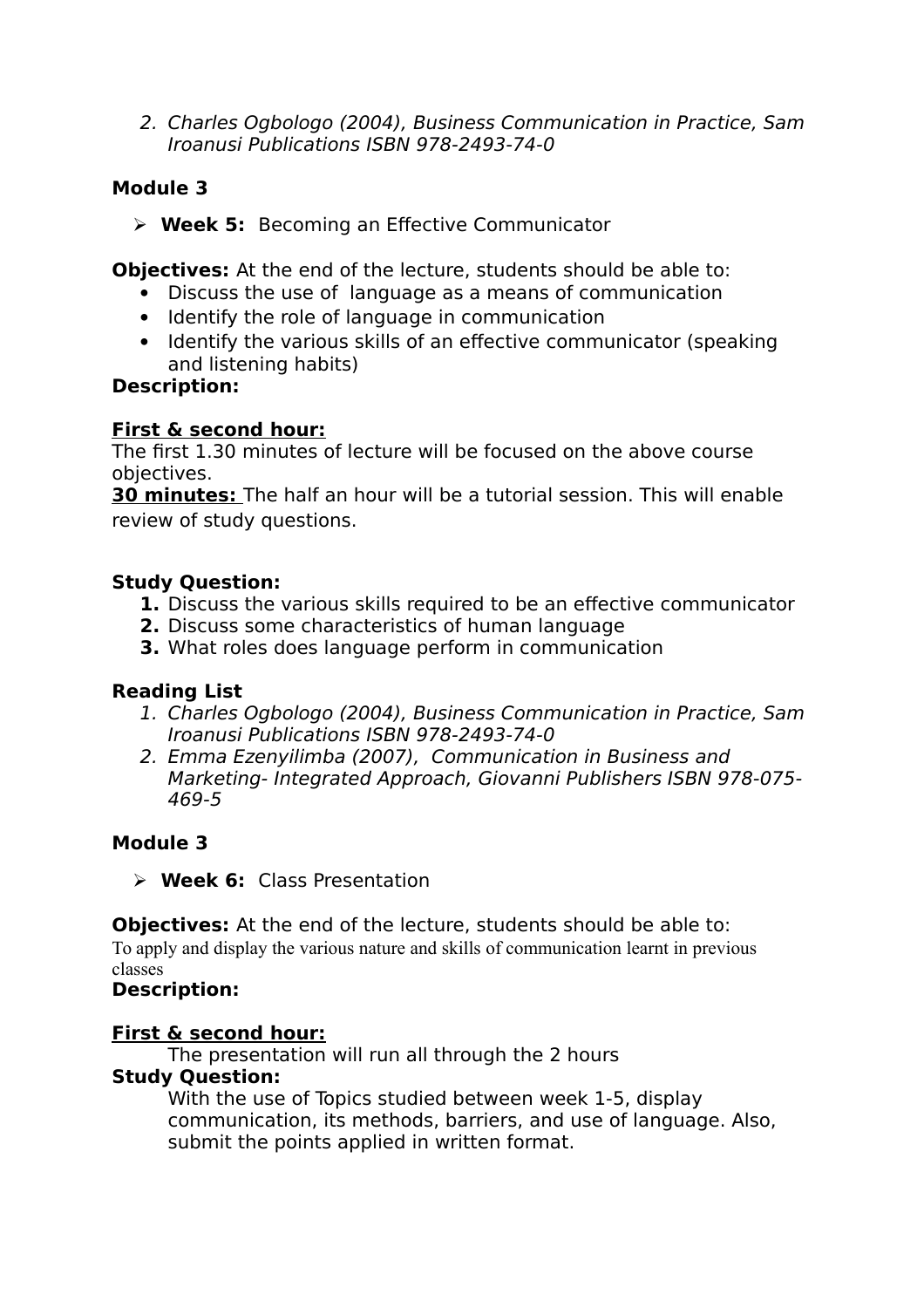## **Reading List**

- 1. Emma Ezenyilimba (2007), Communication in Business and Marketing- Integrated Approach, Giovanni Publishers ISBN 978-075- 469-5
- 2. Charles Ogbologo (2004), Business Communication in Practice, Sam Iroanusi Publications ISBN 978-2493-74-0
- 3. Scot Ober (2007), Fundamentals of Contemporary Business Communication, Houghton Mifflin Company ISBN 978-0-618-64518- 3
- 4. Krizan.A.C, Merrier.P, Logan.J, Williams.K (2008), Business Communication, South-Western Cengage Learning ISBN 978-0-324- 37485-8

## **Module 4**

 $\triangleright$  **Week 7:** 21<sup>st</sup> Century Business Language

**Objectives:** At the end of the lecture, students should be able to:

- Identify the DON'T of Business Writing
- Steps to Effective Business Writing
- Identify the Stages of Writing
- Analyse the Four-Point plan of writing

## **Description:**

## **First & second hour:**

The first 1.30 minutes of lecture will be focused on the above course objectives.

**30 minutes:** The half an hour will be a tutorial session. This will enable review of study questions.

## **Study Question:**

- 1. State the different stages involved in writing and explain each stage
- 2. Discuss the Four-point plan of writing
- 3. Write 5 'yesterday's language' and their  $21<sup>st</sup>$  Century versions

## **Reading List**

- 1. Shirley Taylor (2012), Model Business Letters, Emails and other Business Documents, Pearson Education Limited ISBN 978-0-273- 75193-9
- 2. Charles Ogbologo (2004), Business Communication in Practice, Sam Iroanusi Publications ISBN 978-2493-74-0

## **Module 5**

**Week 8:** Business Letters and Memos

**Objectives:** At the end of the lecture, students should be able to: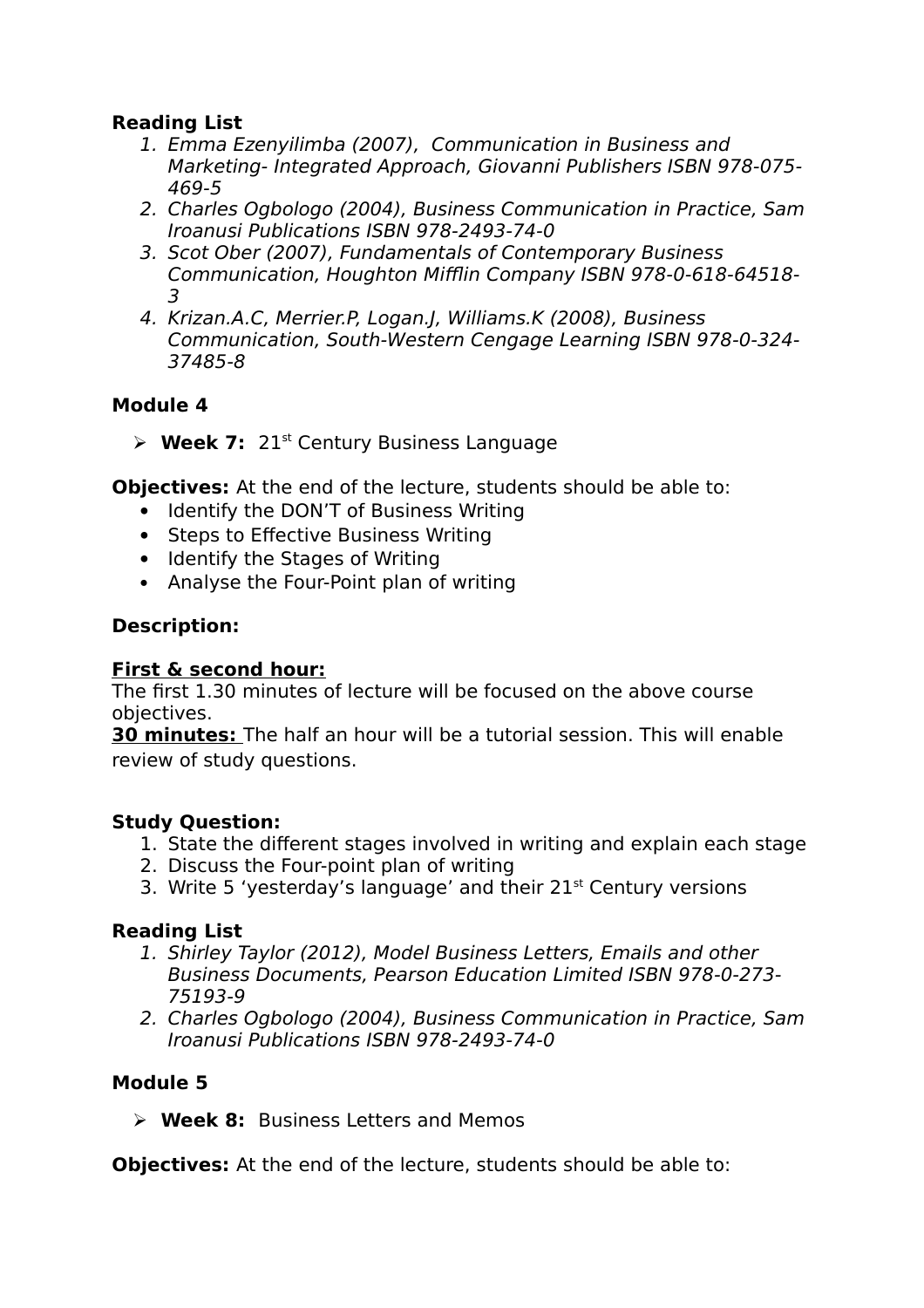- Identify the types and forms of Business letters
- Identify the formats of Business Letters
- Describe the best practise in the use of Letters, Memos and E-mail Messages

## **Description:**

## **First & second hour:**

The first 1.30 minutes of lecture will be focused on the above course objectives.

**30 minutes:** The half an hour will be a tutorial session. This will enable review of study questions.

## **Study Question:**

As the acquisition manager of El-grin Multinational, send an e-mail to the Director of Resources, stating the need for new furniture in the some department. With the use of the LMU mail, send the mail to the following e-mail address, [\(bello.adenike@lmu.edu.ng\)](mailto:bello.adenike@lmu.edu.ng).

## **Reading List**

- 1. Charles Ogbologo (2004), Business Communication in Practice, Sam Iroanusi Publications ISBN 978-2493-74-0
- 2. Scot Ober (2007), Fundamentals of Contemporary Business Communication, Houghton Mifflin Company ISBN 978-0-618-64518- 3
- 3. Shirley Taylor (2012), Model Business Letters, Emails and other Business Documents, Pearson Education Limited ISBN 978-0-273- 75193-9

## **Module 6**

**Week 9:** Electronic Communication

**Objectives:** At the end of the lecture, students should be able to:

- Understand the various Email Etiquette
- Describe how to write online
- Describe the best practice of customer care through the internet and email

## **Description:**

## **First & second hour:**

The first 1.30 minutes of lecture will be focused on the above course objectives.

**30 minutes:** The half an hour will be a tutorial session. This will enable review of study questions.

## **Study Question:**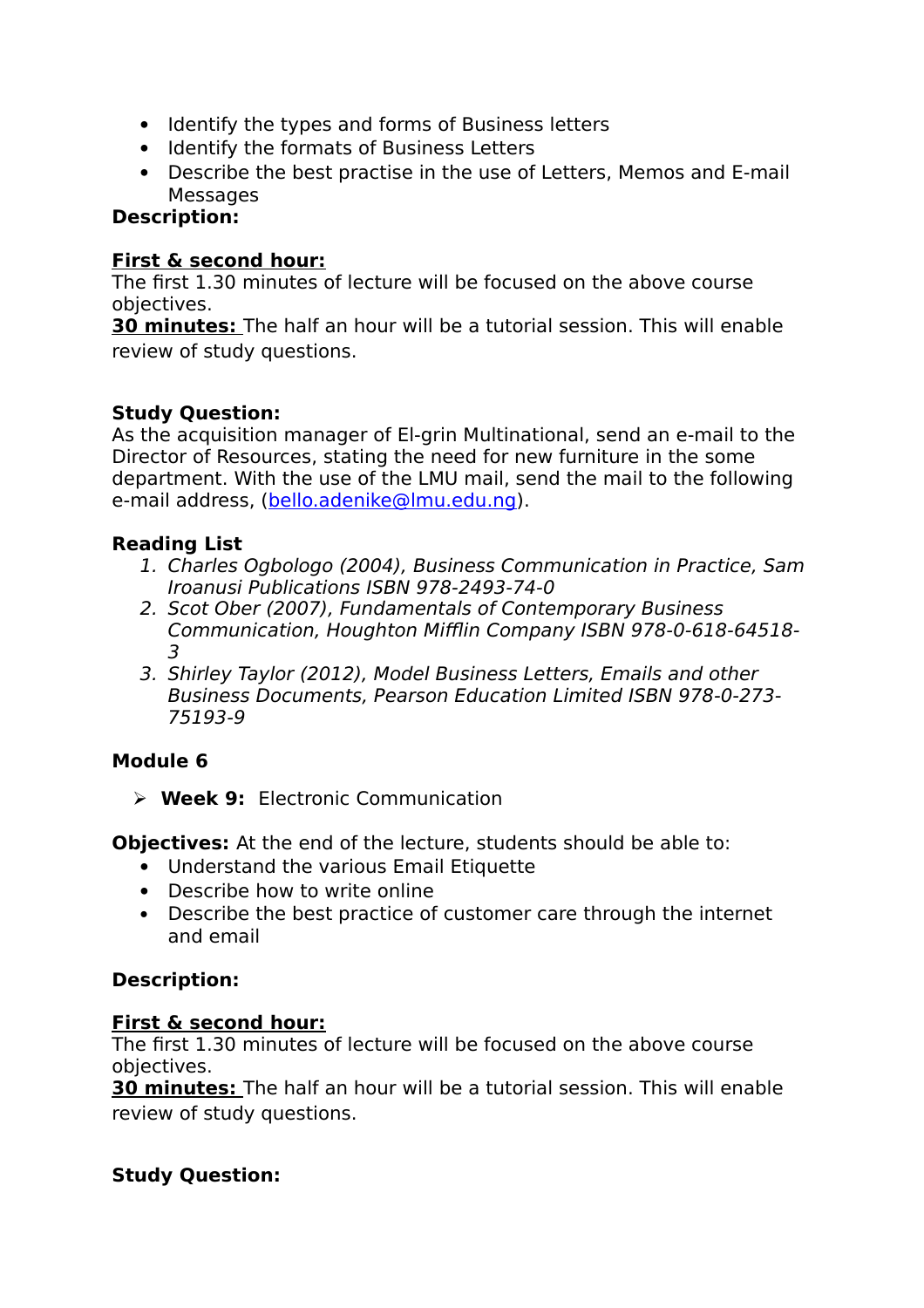- 1. State 10 email etiquette
- 2. State the Cs of online writing

## **Reading List**

Shirley Taylor (2012), Model Business Letters, Emails and other Business Documents, Pearson Education Limited ISBN 978-0-273-75193-9

## **Module 6**

**Week 10:** Meeting and Minutes

**Objectives:** At the end of the lecture, students should be able to:

- Describe types of meetings
- Describe patterns of Minutes
- Discuss the different segments of minutes of a meeting

## **Description:**

## **First & second hour:**

The first 1.30 minutes of lecture will be focused on the above course objectives.

**30 minutes:** The half an hour will be a tutorial session. This will enable review of study questions.

## **Study Question:**

Write a minute on today's meeting

## **Reading List**

- 1. Shirley Taylor (2012), Model Business Letters, Emails and other Business Documents, Pearson Education Limited ISBN 978-0-273- 75193-9
- 2. Charles Ogbologo (2004), Business Communication in Practice, Sam Iroanusi Publications ISBN 978-2493-74-0

## **Module 7**

**Week 11:** Effective Oral Communication

**Objectives:** At the end of the lecture, students should be able to:

- Discuss the methods of speech presentation
- Understand the Voice Element in Speech
- Plan and organize a presentation

## **Description:**

## **First & second hour:**

The first 1.30 minutes of lecture will be focused on the above course objectives.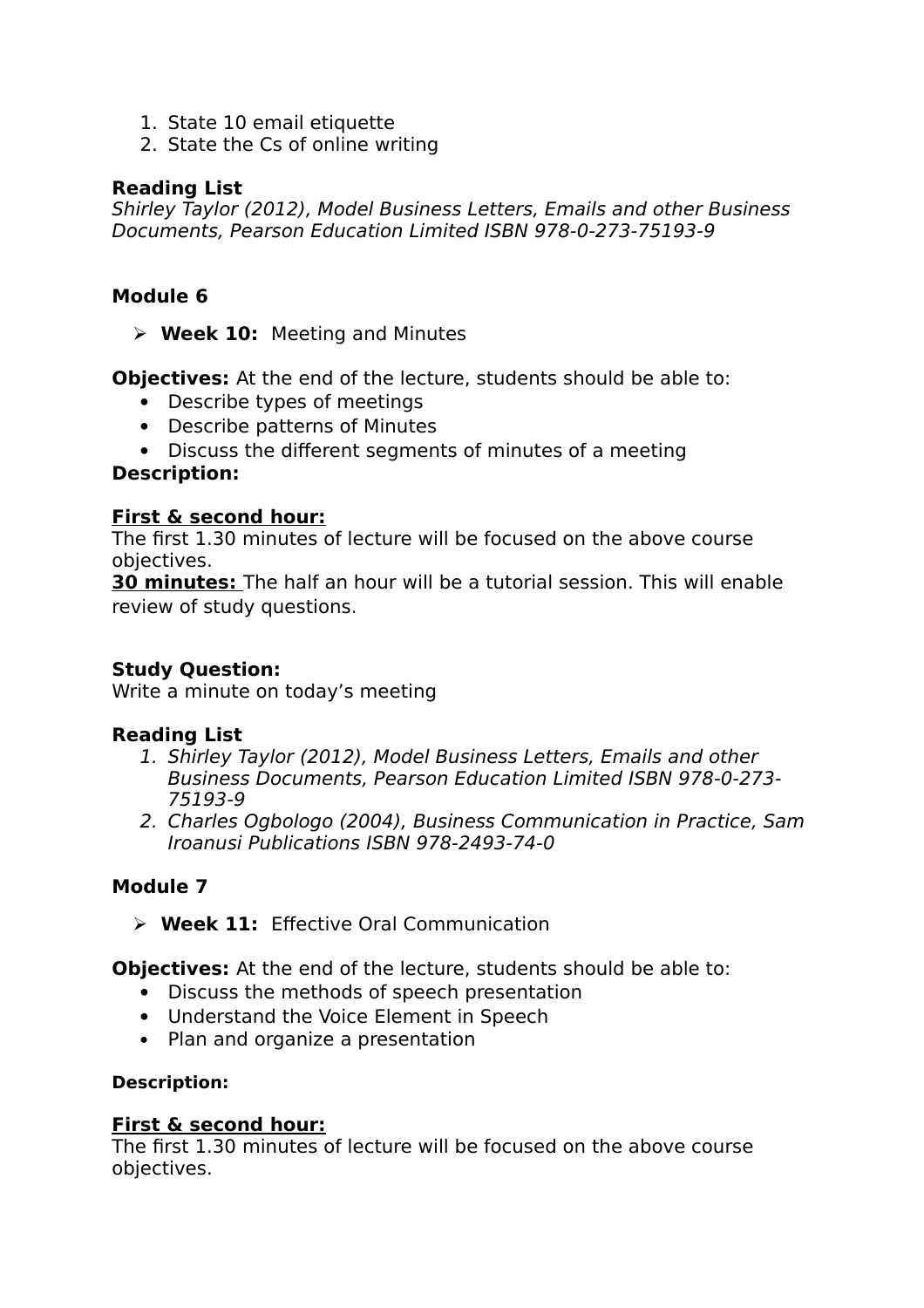**30 minutes:** The half an hour will be a tutorial session. This will enable review of study questions.

# **Study Question:**

- 1. Discuss the various methods of speech delivery
- 2. Describe the process of oral presentation

## **Reading List**

- 1. Charles Ogbologo (2004), Business Communication in Practice, Sam Iroanusi Publications ISBN 978-2493-74-0
- 2. Scot Ober (2007), Fundamentals of Contemporary Business Communication, Houghton Mifflin Company ISBN 978-0-618-64518- 3
- 3. Krizan.A.C, Merrier.P, Logan.J, Williams.K (2008), Business Communication, South-Western Cengage Learning ISBN 978-0-324- 37485-8

# **Module 7**

**Week 12:** The Language of Social Interaction

**Objectives:** At the end of the lecture, students should be able to:

- Describe Meeting people
- Understand the official reception process
- Describe how to make appointments
- Understand how to handle various business scenarios

## **Description:**

## **First & second hour:**

The first 1.30 minutes of lecture will be focused on the above course objectives.

**30 minutes:** The half an hour will be a tutorial session. This will enable review of study questions.

## **Study Question:**

Write a letter of appreciation to someone who has represented your company at a launching programme

## **Reading List**

- 1. Charles Ogbologo (2004), Business Communication in Practice, Sam Iroanusi Publications ISBN 978-2493-74-0
- 2. Scot Ober (2007), Fundamentals of Contemporary Business Communication, Houghton Mifflin Company ISBN 978-0-618-64518- 3

# **Module 7**

**Week 13:** Revision

## **Reading List**